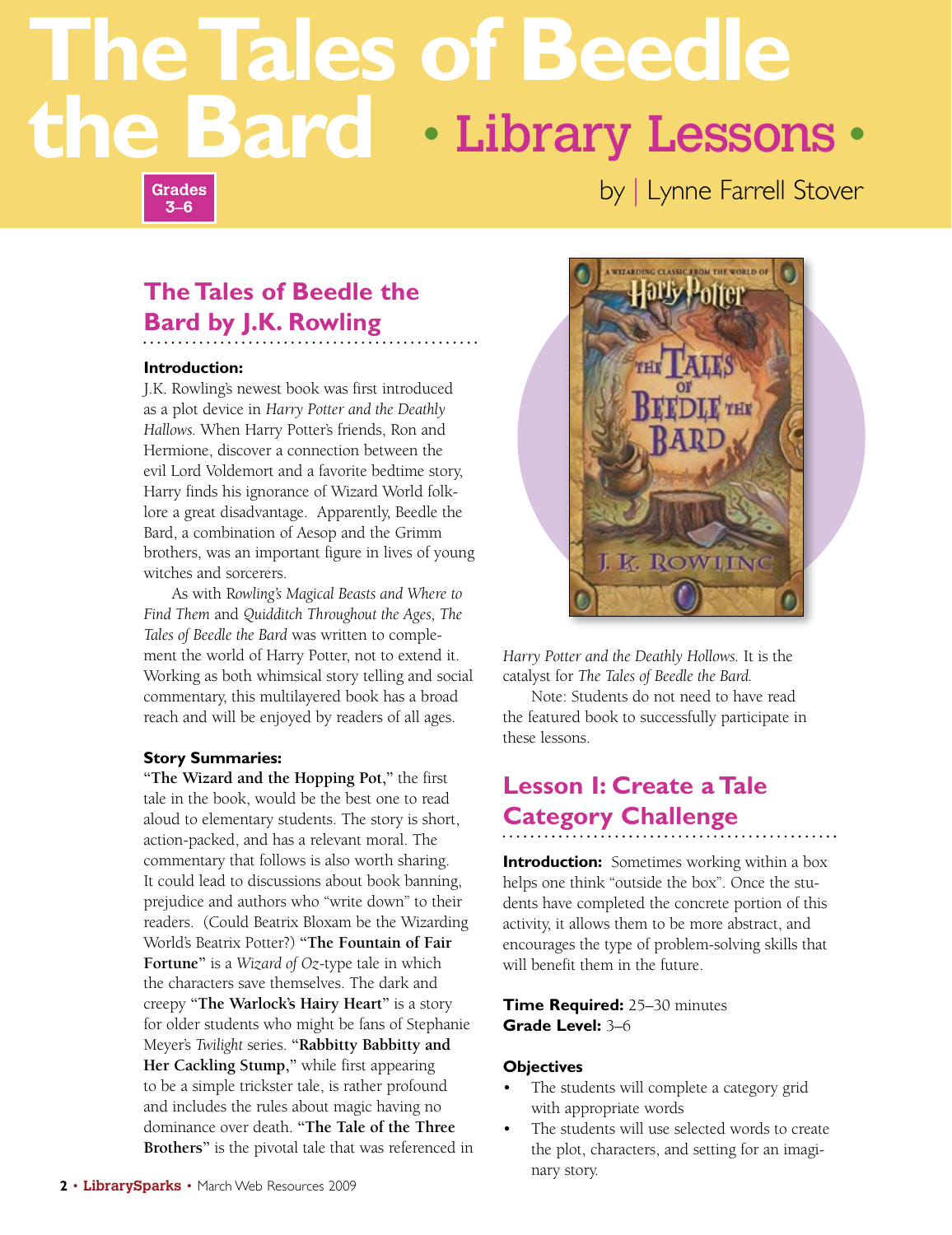### **McREL Standards**

#### Reading

• Uses the general skills and strategies of the reading process

#### **Writing**

- Uses the general Skills and strategies of the writing process
- Gathers and uses information for research purposes

#### **Materials**

- Visual Create a Tale Category Challenge
- Activity Sheet- Create a Tale Category Challenge
- Writing tools
- Transparency Marker
- Access to atlases, the card catalog, an electronic patron's catalog and/or books on the library shelves
- Optional- Copy of *The Tales of Beedle the Bard* by J.K. Rowling and other books new to the library's collection for students to "check out"

#### **Procedure**

- 1. Prepare and collect materials prior to class.
- 2. Introduce the lesson by informing the students that storytellers often use tools to help them "brainstorm" ideas for the plot, characters, and setting of their tales. (If time permits, draw attention to fiction books new to the collection.)
- 3. Display the visual, and read the introduction to the class. Solicit suggestions from the students and fill in the boxes on the grid. Suggestions may include:

### **Person "A"**

- **A**vi; **A**pplegate, A.K.
- **Person "E"**
- **E**ager, **E**dward; **E**astman, P.D.
- **Place "L"**
- **L**ouisiana, **L**illiput
- **Place "E"**
- **E**thiopia, **E**mber
- **Thing "A"**
- **A**ntelope, **A**sh Tree, **A**mber
- **Thing "L"**
- **L**ion, **L**ead, **L**ilac
- **the Bardards**<br> **the Bardards**<br> **the concepts of Plot** (what happens),<br> **Reading**<br> **the Bard Character** (who it happens to), and Setting **Character** (who it happens to), and **Setting** (where it happens).
	- 5. Encourage students to select a favorite row of words and create a story idea similar to that in the Part II example. Have them write down their ideas and ask them if what they've written sounds like an interesting story.
	- 6. Distribute the activity sheets and writing tools. Review the directions with the students. Students may work independently or in small groups.
	- 7. Allow the students to use reference materials such as dictionaries, atlases and the card catalog in their search of appropriate words to fill in the grid.
	- 8. Encourage the students to share their work with their classmates. Answers will vary. It is possible that some students may not be able to complete the grid during the time allocated. They may either fill it in the grid while other students are sharing their work, or complete the assignment on their own and turn it in later.

Possible Activity Sheet Grid responses include:

|    | <b>Person</b><br>(Author-Last Name) | Place<br>(Real <u>or</u> Imaginary) | Thing<br>(Animal, Plant or Mineral) |
|----|-------------------------------------|-------------------------------------|-------------------------------------|
| B  | Judy Blume<br>Betsy Byers           | Boston<br>Bermuda Triangle          | Bear<br>Burch Tree<br>Brass         |
| A  | David Adler<br>Lloyd Alexander      | Arizona<br>Azkaban                  | Aardvark<br>Apple Tree<br>Aluminum  |
| R. | J.K. Rowling<br>Pam Muñoz<br>Ryan   | Romania<br>Rivendell                | Rabbit<br>Rose Bush<br>Rock Salt    |
| D  | Roald Dahl<br>Kate DiCamillo        | Denver<br>Diagon Alley              | Deer<br>Daisy<br>Diamond            |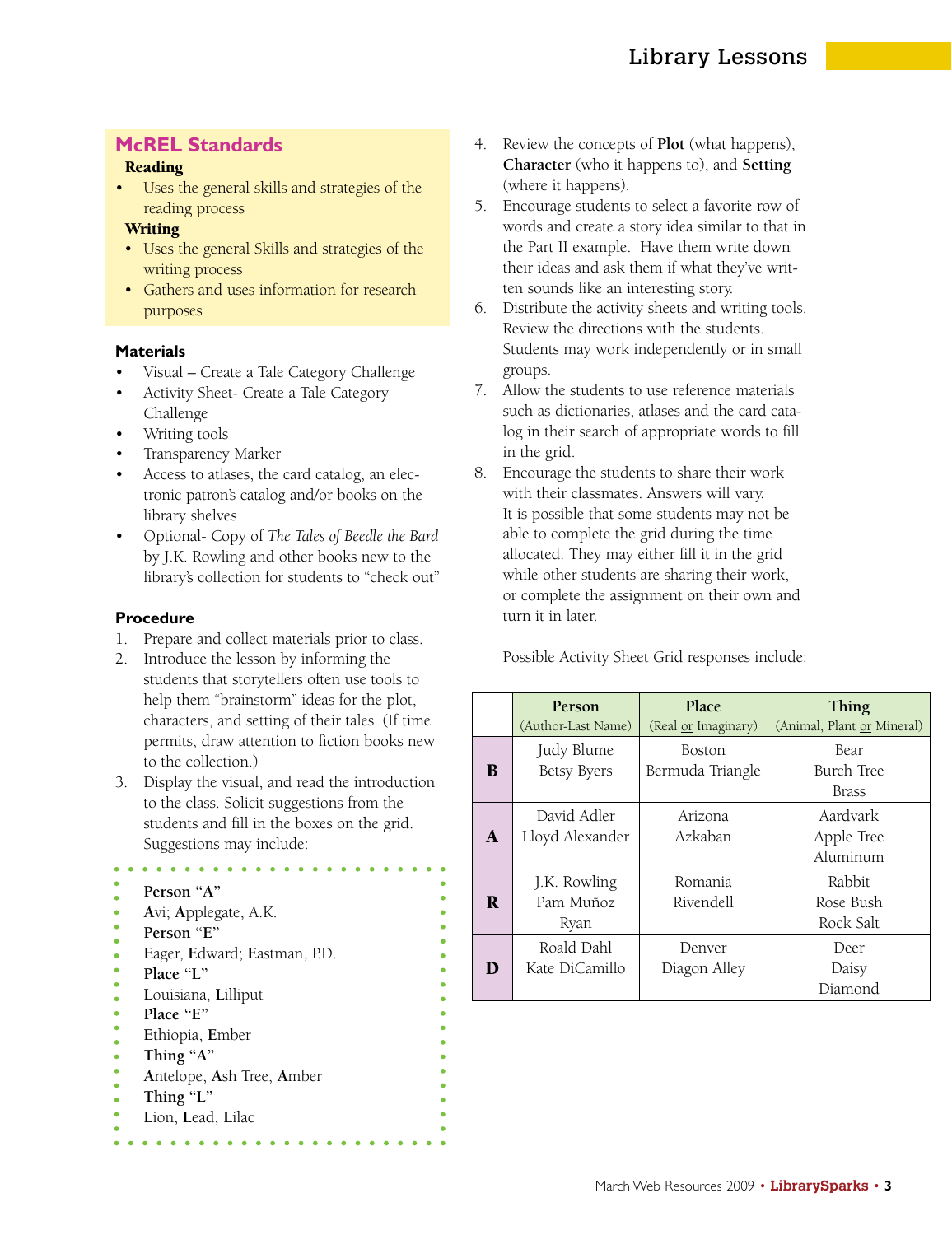## **Lesson II: Silly School Superstitions Create a Couplet**

**Introduction:** Most Muggles know that walking under a ladder, crossing paths with a black cat, or stepping on a sidewalk crack are activities to be avoided. In the Wizard World, it's thought to be a lucky thing to see lots of owls flying in the daylight, but extremely unlucky to say a certain dark wizard's name aloud. Superstitions have been around for a long time, and students will enjoy creating their own school-themed silly superstitions.

#### **Time Required:** 20–25 minutes **Grade Level:** 3–6

#### **Objectives**

- The students will be introduced to the definitions for the terms superstition and couplet
- The students will create a superstition in the form of a rhyming couplet

#### **McREL Standards**

#### Writing

 • Uses the general Skills and strategies of the writing process

#### **Materials**

- Visual- Silly School Superstitions: Create a Couplet
- Activity Instruction Sheet- Silly School Superstitions: Create a Couplet
- Writing tools- pencils, markers and/or crayons
- Paper
- Optional- Copy of *The Tales of Beedle the Bard*

#### **Procedure**

- 1. Prepare and collect the materials prior the class.
- 2. Introduce the lesson\* by asking the students if they know what a superstition is. Ask them to give some examples of superstitions. Common responses include: the good luck symbols of a rabbit's foot, horseshoe, and rainbow; and the bad luck symbols such as black cats, broken mirrors and spilled salt.

\* Note: If a copy of *The Tales of Beedle the Bard* is available the lesson may be introduced by reading an excerpt found on pages 100- 101. Start with "It is hardly surprising that old superstitions…" and end with "…much favored among wandmakers."

- 3. Display and review the information on the visual.
- 4. Distribute paper, writing tools and the Activity Instruction Sheet. (The instructions can be copied on card stock for reuse.)
- 5. Review the information on the instruction sheets with the students. They may choose any school word from the list or, if they have trouble choosing, they are to pick the word that starts with the first letter of their first or last name.
- 6. Encourage students to share their couplets with the class.
- 7. Display the illustrated couplets on a bulletin board entitled, "Students' Silly School Superstitions".

## **Lesson III: Dumbledore's Detailed Dictionary**

**Introduction:** True to form throughout *The Tales of Beedle the Bard,* the tales are written in a simple and straightforward manner. It's in the commentary and footnotes that the vocabulary becomes more complex. (Reader's familiar with the Harry Potter series will be able to hear Professor Dumbledore's "voice" in the notes he writes following each story.)

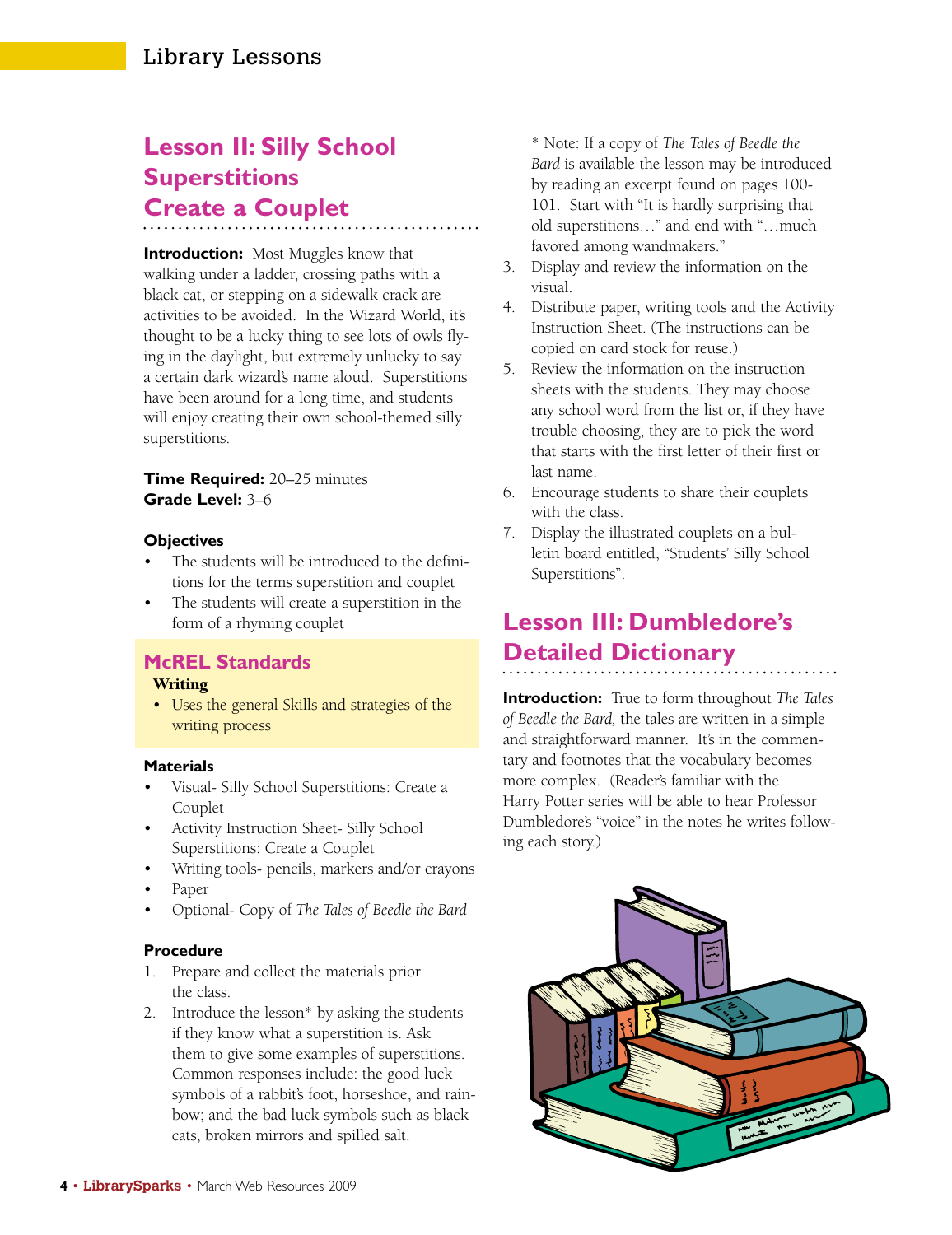### Library Lessons

#### **Time Required:** 20–25 minutes **Grade Level:** 4–7

#### **Objectives**

- The students will be introduced to new vocabulary words.
- The students will review dictionary definitions, pronunciations, and guide words.

### **McREL Standards**

#### Writing

- Uses the general Skills and strategies of the writing process
- Gathers and uses information for research purposes

#### **Materials**

- Visual- Dumbledore's Detailed Dictionary
- Activity Sheets- Dumbledore's Detailed Dictionary, Word Cards
- Writing tools
- Dictionaries
- Optional- Copy of *The Tales of Beedle the Bard* for reference
- Optional- Folk and Fairy Tale story collections for student checkout.

#### **Procedure**

- 1. Prepare and collect the materials prior to class. The word cards will be reusable if copied onto card stock, cut into individual pieces, and laminated.
- 2. Introduce the lesson by telling the students that they will be reviewing their dictionary skills using interesting words found in J.K. Rowling's new book *The Tales of Beedle the Bard.*
- 3. Hold up a dictionary and explain that it is a book of alphabetically listed words that includes definitions, pronunciations, and other information. Point out the specific title of the dictionary and where to locate its copyright date. Randomly open a dictionary and point out the guide words that are printed at the top of the page. Explain that in a dictionary or other reference book, these words are used to indicate the first or last words listed on that page.



- 4. Display the visual. Review the content with the students. Tell the students that the word nincompoop is found on page eleven of the book in the "commentary" that follows the story, "The Hopping Pot". Explain that the vocabulary words they will be studying are not found in the tales, but in the commentaries that were written by Professor Albus Dumbledore. At this point, you should reveal that the book is a work of fiction and J.K. Rowling is actually responsible for Dumbledore's commentaries. (Most students will know this intuitively.)
- 5. Inform the students that they will be using a dictionary as their reference tool.
- 6. Distribute activity sheets, word cards and dictionaries. *Note:* A classroom set of dictionaries is not necessary. The activity sheet takes into consideration that the dictionaries may have different titles and copyright dates.
- 7. Completed activity sheets can be alphabetized and assembled to create a unique class dictionary that can be displayed in the library.
- 8. If time allows, direct the students' attention to the section of the library where the 398.2 books are shelved, and tell them this is where they may locate books containing collections of fairy tales and folk tales.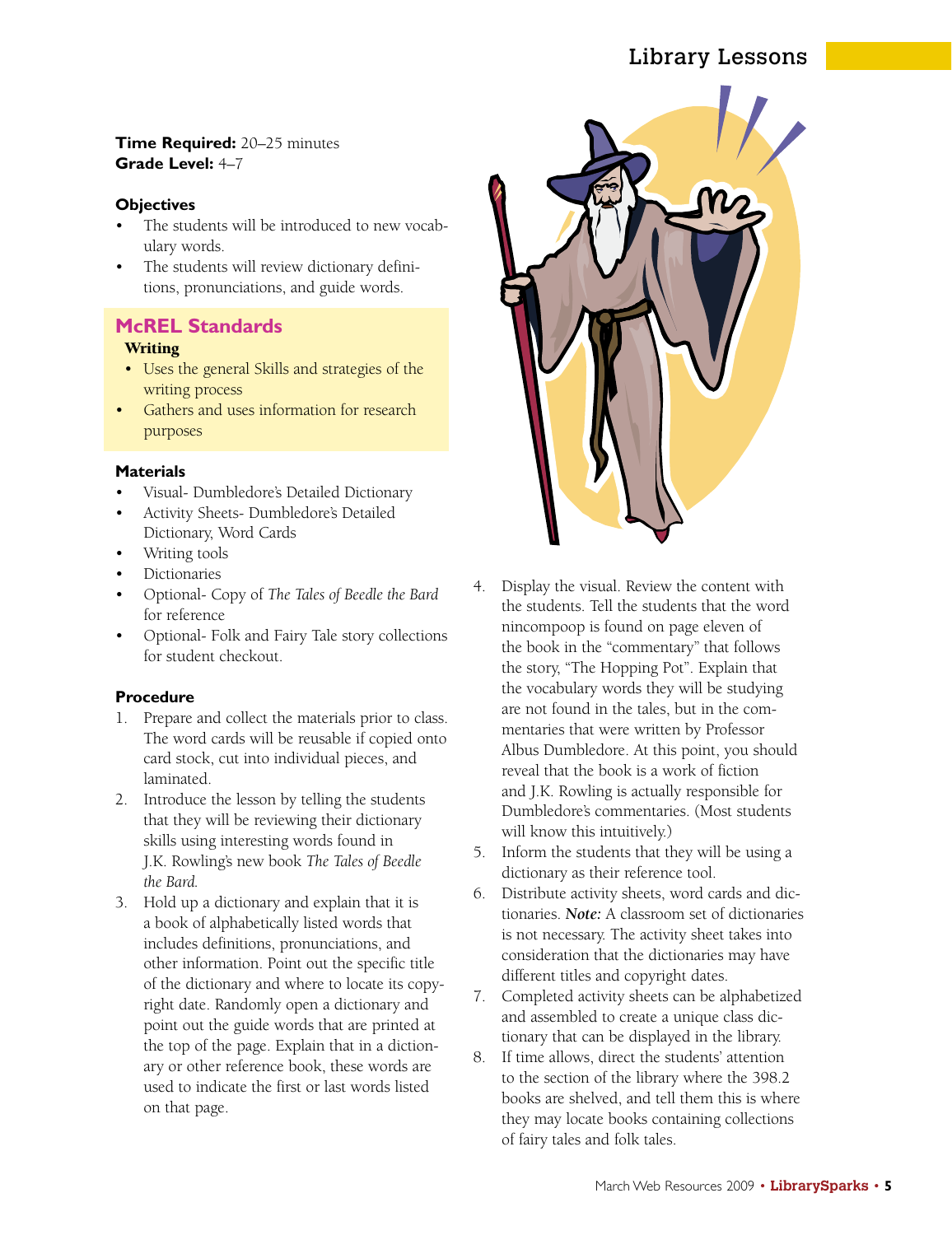

Storytellers, such as the imaginary Beedle the Bard, often use practical tools to help them create exciting stories. Complete the chart below by filling in the empty spaces with words that fit the listed category at the top of the column and begin with the same letter at the beginning of the row.

|                | Person<br>(Author-Last Name) | Place<br>(Real or Imaginary) | Thing<br>(Animal, Plant or Mineral) |
|----------------|------------------------------|------------------------------|-------------------------------------|
| $\mathbf T$    | Twain, Mark                  | Treasure Island              | Turquoise                           |
| A              |                              | <b>Atlantis</b>              |                                     |
| $\mathbf{I}$ . | Lewis, C.S.                  |                              |                                     |
| E              |                              |                              | Elephant                            |

### **Part 1**

### **Part 2**

After completing the chart, select your favorite row and write a sentence describing an idea for an exciting story that uses your word choices.

Example:

*Story Idea:* Follow the adventures of Mark Twain and his team of riverboat captains as they explorer the swamps of Treasure Island searching for the mysterious turquoise treasure chest.

\_\_\_\_\_\_\_\_\_\_\_\_\_\_\_\_\_\_\_\_\_\_\_\_\_\_\_\_\_\_\_\_\_\_\_\_\_\_\_\_\_\_\_\_\_\_\_\_\_\_\_\_\_\_\_\_\_\_\_\_\_\_\_\_\_\_\_\_\_\_\_\_\_\_\_

\_\_\_\_\_\_\_\_\_\_\_\_\_\_\_\_\_\_\_\_\_\_\_\_\_\_\_\_\_\_\_\_\_\_\_\_\_\_\_\_\_\_\_\_\_\_\_\_\_\_\_\_\_\_\_\_\_\_\_\_\_\_\_\_\_\_\_\_\_\_\_\_\_\_\_ \_\_\_\_\_\_\_\_\_\_\_\_\_\_\_\_\_\_\_\_\_\_\_\_\_\_\_\_\_\_\_\_\_\_\_\_\_\_\_\_\_\_\_\_\_\_\_\_\_\_\_\_\_\_\_\_\_\_\_\_\_\_\_\_\_\_\_\_\_\_\_\_\_\_\_

List the story's

CHARACTER(S): Mark Twain and his team

SETTING: Treasure Island

PLOT: A group searches for a mysterious treasure

Class Story Idea:

• **LibrarySparks** • March Web Resources 2009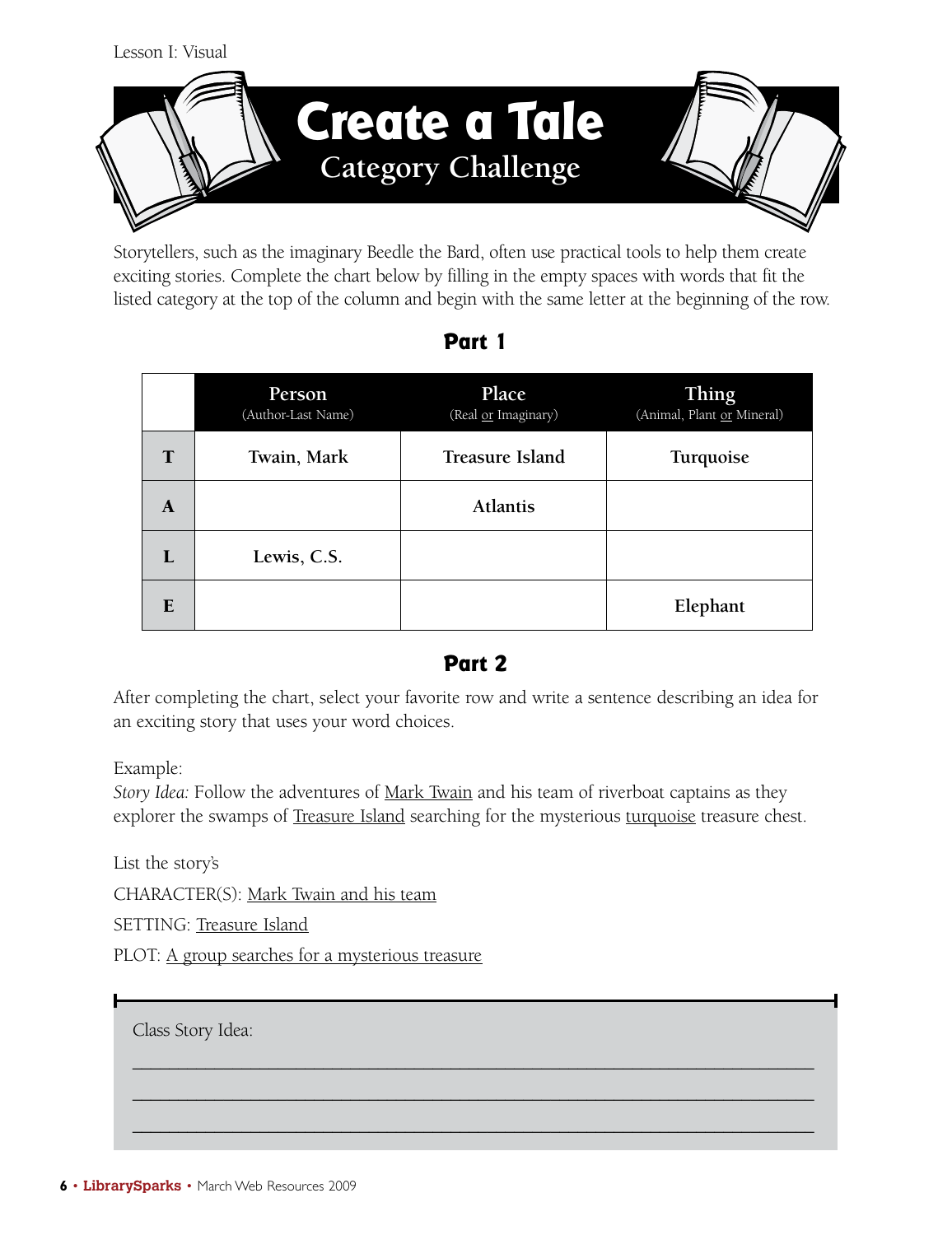

**Directions:** Using the reference tools available complete the chart below by filling in the empty spaces with words that fit the listed category at the top of the column with an interesting word that begins with the same letter at the beginning of each row. Be prepared to share your answers with the class. **Part 1**

|             | Person<br>(Author-Last Name) | Place<br>(Real or Imaginary) | Thing<br>(Animal, Plant or Mineral) |
|-------------|------------------------------|------------------------------|-------------------------------------|
| B           |                              |                              |                                     |
| A           |                              |                              |                                     |
| $\mathbf R$ |                              |                              |                                     |
| D           |                              |                              |                                     |

### **Part 2**

After completing the chart, select your favorite row and write a sentence describing an idea for an exciting story that uses your word choices.

Story Idea:

\_\_\_\_\_\_\_\_\_\_\_\_\_\_\_\_\_\_\_\_\_\_\_\_\_\_\_\_\_\_\_\_\_\_\_\_\_\_\_\_\_\_\_\_\_\_\_\_\_\_\_\_\_\_\_\_\_\_\_\_\_\_\_\_\_\_\_\_\_\_\_\_\_\_\_ \_\_\_\_\_\_\_\_\_\_\_\_\_\_\_\_\_\_\_\_\_\_\_\_\_\_\_\_\_\_\_\_\_\_\_\_\_\_\_\_\_\_\_\_\_\_\_\_\_\_\_\_\_\_\_\_\_\_\_\_\_\_\_\_\_\_\_\_\_\_\_\_\_\_\_ List the story's CHARACTER(S):  $\Box$ SETTING: \_\_\_\_\_\_\_\_\_\_\_\_\_\_\_\_\_\_\_\_\_\_\_\_\_\_\_\_\_\_\_\_\_\_\_\_\_\_\_\_\_\_\_\_\_\_\_\_\_\_\_\_\_\_\_\_\_\_\_\_\_\_\_\_ PLOT: \_\_\_\_\_\_\_\_\_\_\_\_\_\_\_\_\_\_\_\_\_\_\_\_\_\_\_\_\_\_\_\_\_\_\_\_\_\_\_\_\_\_\_\_\_\_\_\_\_\_\_\_\_\_\_\_\_\_\_\_\_\_\_\_\_\_\_  $\_$  , and the set of the set of the set of the set of the set of the set of the set of the set of the set of the set of the set of the set of the set of the set of the set of the set of the set of the set of the set of th

 $\_$  , and the set of the set of the set of the set of the set of the set of the set of the set of the set of the set of the set of the set of the set of the set of the set of the set of the set of the set of the set of th

\_\_\_\_\_\_\_\_\_\_\_\_\_\_\_\_\_\_\_\_\_\_\_\_\_\_\_\_\_\_\_\_\_\_\_\_\_\_\_\_\_\_\_\_\_\_\_\_\_\_\_\_\_\_\_\_\_\_\_\_\_\_\_\_\_\_\_\_\_\_\_\_\_\_\_

### **Extra Credit:**

What would be a great title for this story?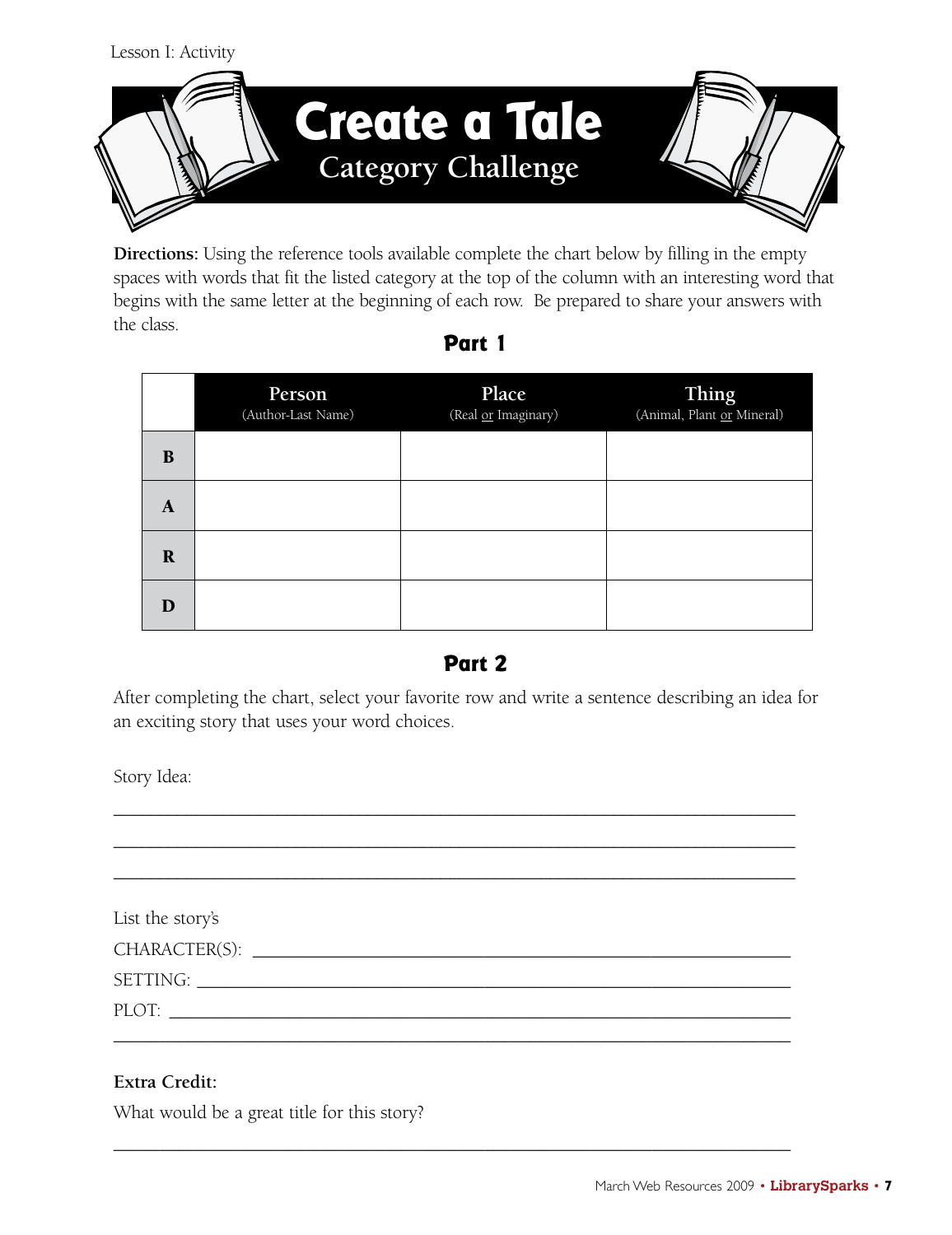# Silly School Superstitions

# **Create a Couplet**

A *superstition* is a belief that is based on fear of the unknown, good luck charms, or a false idea.

Here is an example:

### See a penny, pick it up and all the day you'll have good luck. See a penny, let it lie and all the day you'll have to cry.



A *couplet* is a two-lined poem that states one idea and usually rhymes.

Such as:

### An apple a day Keeps the doctor away!





So when Professor Dumbledore relates a well-known saying about wands in *The Tales of Beedle the* 

# *Bard,* Dumbledore is revealing a *superstition* written in the form of a *couplet:*<br> **When his wand's oak and hers is holly,**<br> **Then to marry would be follogied:** When his wand's oak and hers is holly, Then to marry would be folly



For example if you used the word **CHALK,** your new silly school superstition could be:

A piece of chalk, new and white, Will always get the answer right

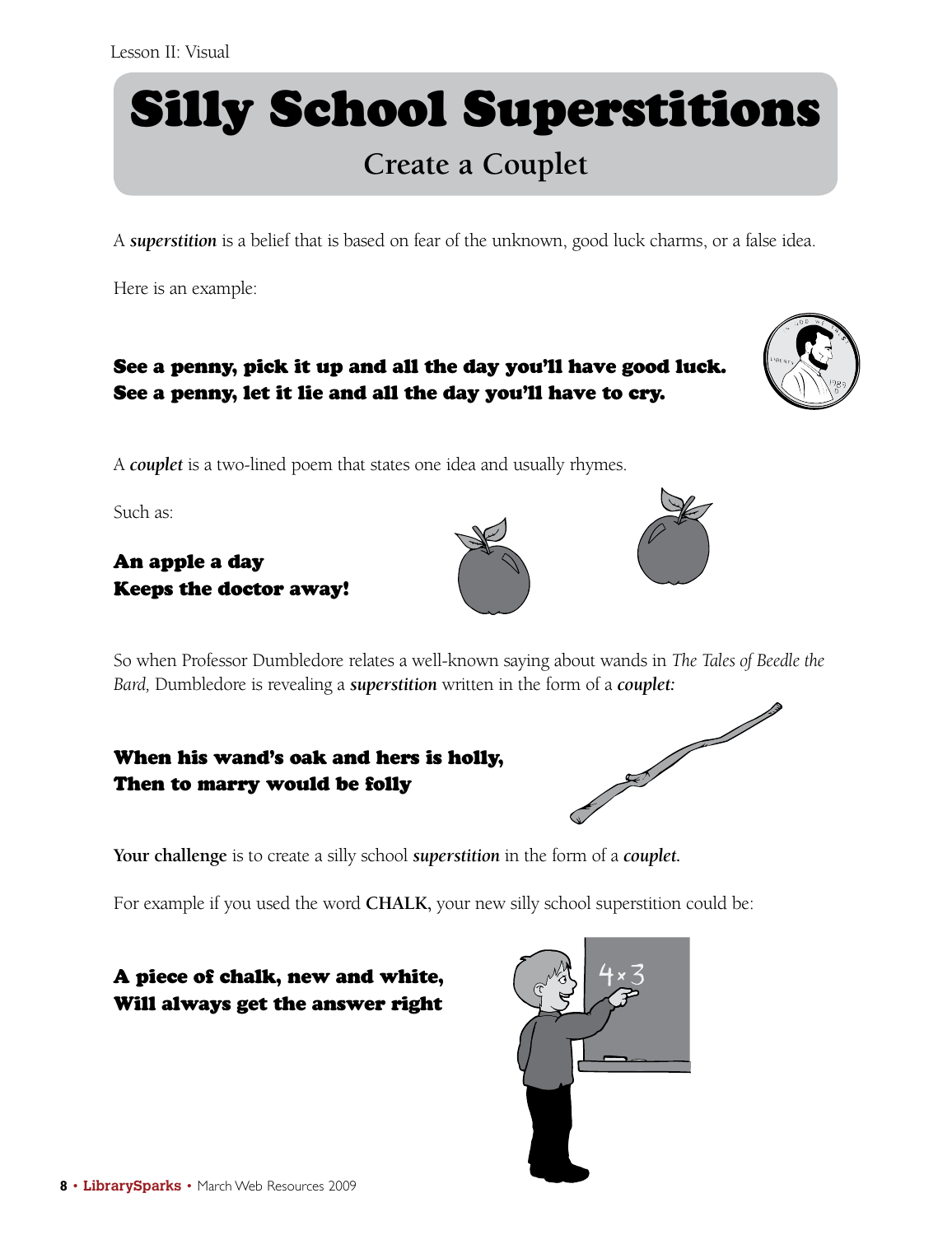# Silly School Superstitions **Create a Couplet**

A *superstition* is a belief that is based on fear of the unknown, good luck charms, or a false idea.

A *couplet* is a two-lined poem that states one idea and usually rhymes.

Example:

### Some of the best books can be found On the library shelf nearest the ground



**Directions:** Using one of the words below, create a rhyming couplet about a new silly school superstition. Illustrate your work.

# School-Related Words A–Z

| Atlas              | Homework        | Office  | Volley ball            |
|--------------------|-----------------|---------|------------------------|
| Bell               | Ink             | Pencil  | Wastebasket            |
| Crayon             | Janitor         | Quiz    | $X$ Exam               |
| <b>D</b> ictionary | Keyboard        | Recess  | Yard stick             |
| Eraser             | Library         | School  | <b>Z</b> "Your Choice" |
| Flag               | Math            | Teacher |                        |
| Globe              | <b>Notebook</b> | Uniform |                        |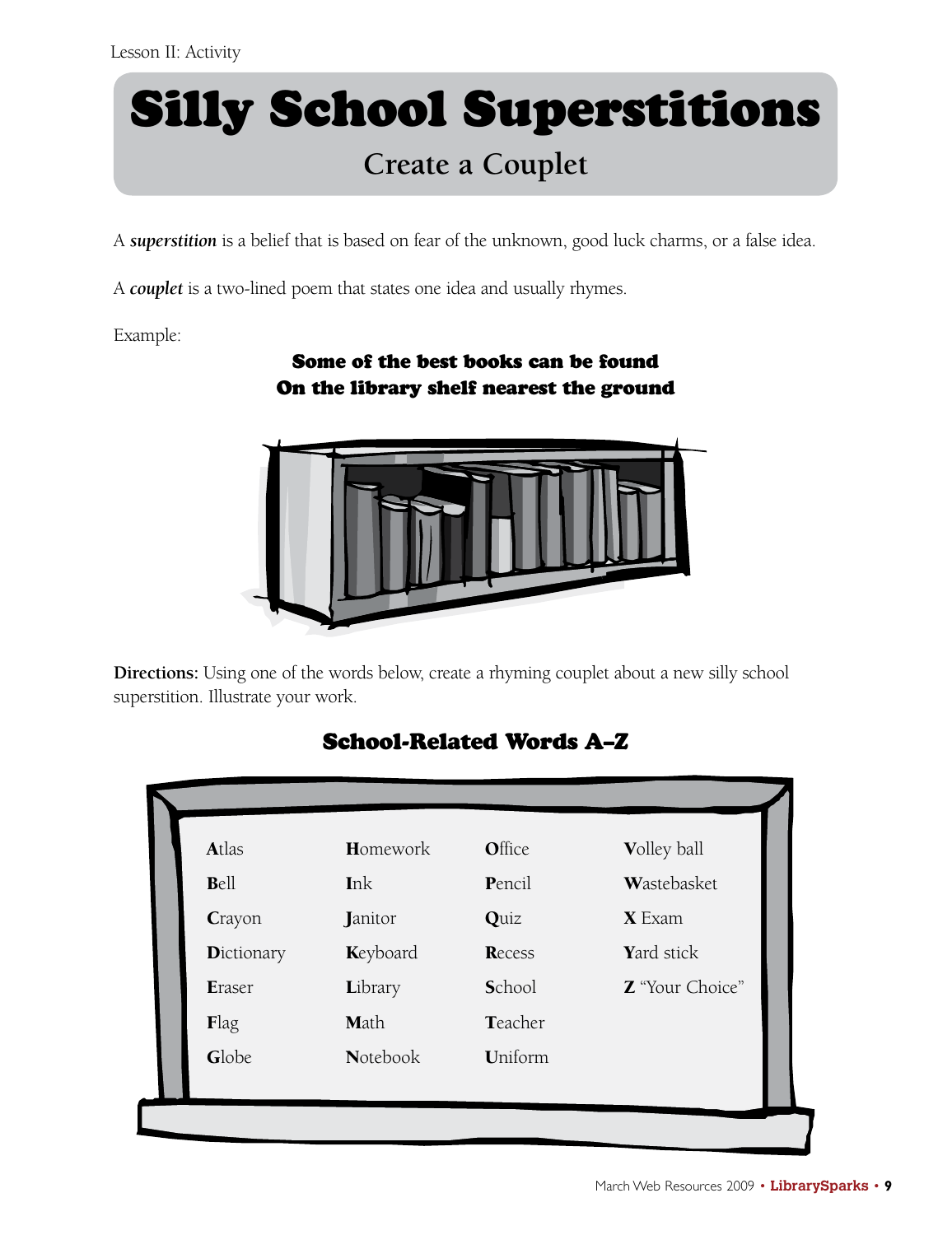# Dumbledore's Detailed **Dictionary**





Write an original sentence to demonstrate word meaning: (extra points if it's silly)

The selfish boy proved what a nincompoop he was when he was outwitted by a talking mushroom.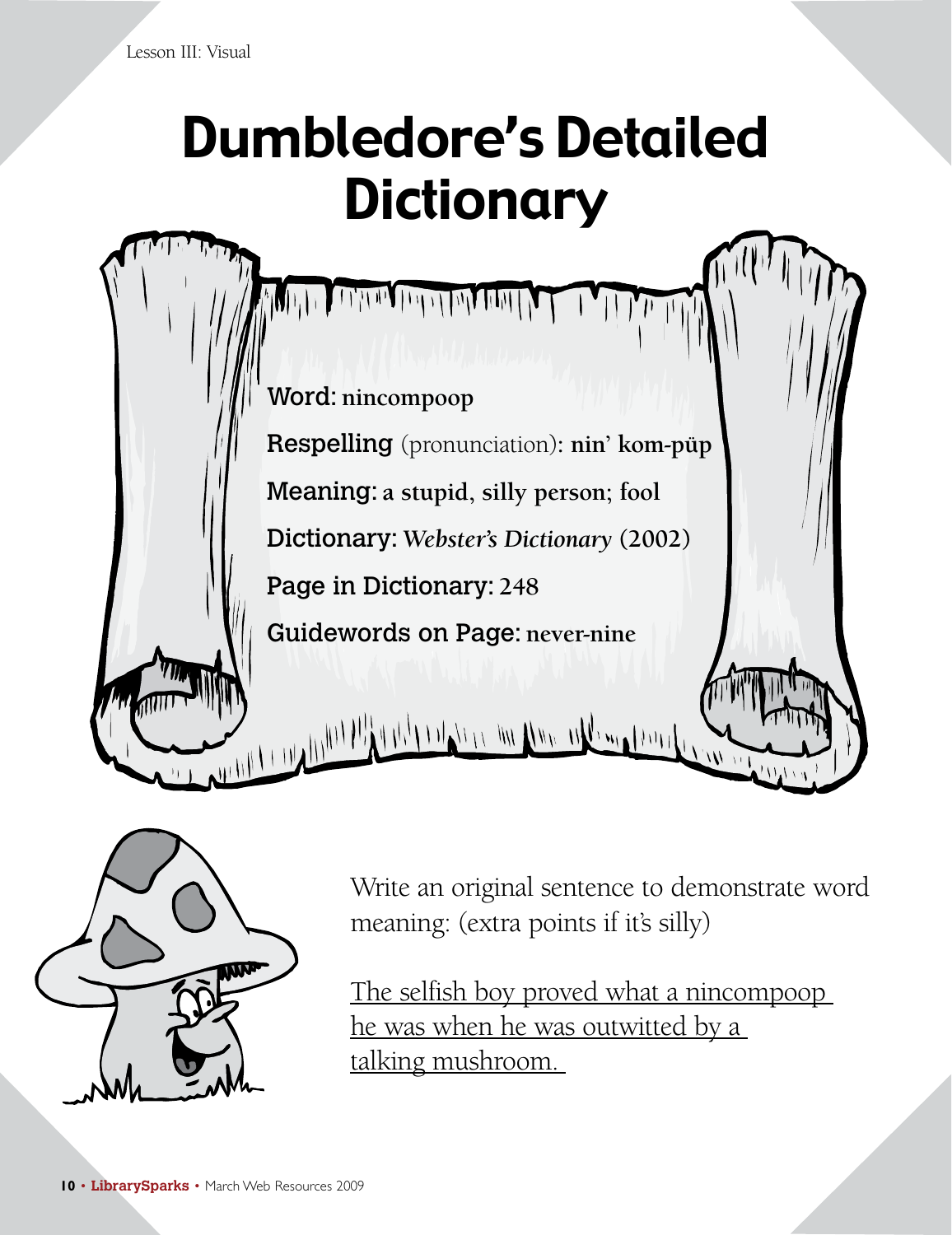# Dumbledore's Detailed **Dictionary**



Write an original sentence to demonstrate word meaning: (extra points if it's silly)

\_\_\_\_\_\_\_\_\_\_\_\_\_\_\_\_\_\_\_\_\_\_\_\_\_\_\_\_\_\_\_\_\_\_\_\_\_\_\_\_\_\_\_\_\_\_\_\_\_\_

\_\_\_\_\_\_\_\_\_\_\_\_\_\_\_\_\_\_\_\_\_\_\_\_\_\_\_\_\_\_\_\_\_\_\_\_\_\_\_\_\_\_\_\_\_\_\_\_\_\_

\_\_\_\_\_\_\_\_\_\_\_\_\_\_\_\_\_\_\_\_\_\_\_\_\_\_\_\_\_\_\_\_\_\_\_\_\_\_\_\_\_\_\_\_\_\_\_\_\_\_

\_\_\_\_\_\_\_\_\_\_\_\_\_\_\_\_\_\_\_\_\_\_\_\_\_\_\_\_\_\_\_\_\_\_\_\_\_\_\_\_\_\_\_\_\_\_\_\_\_\_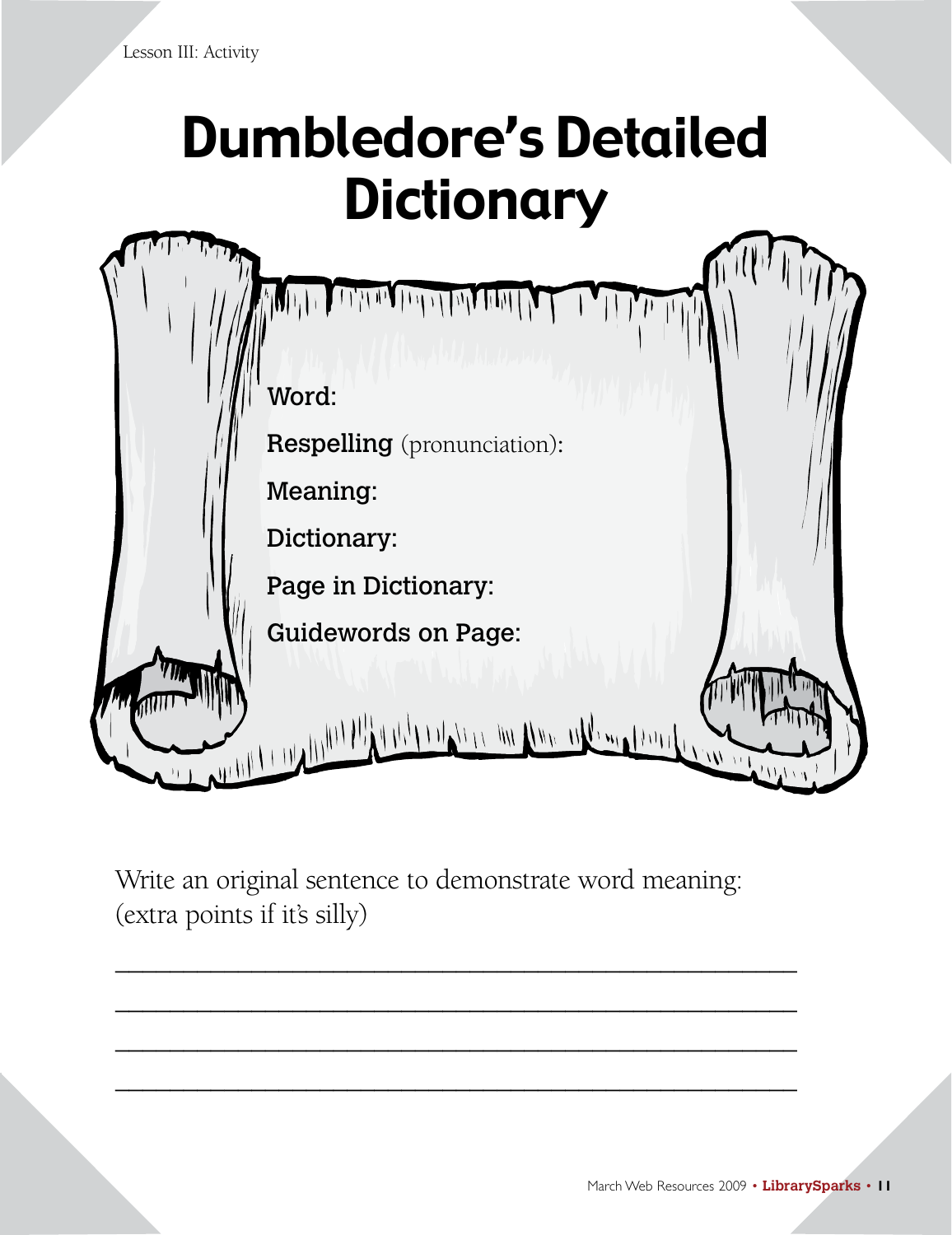# Dumbledore's Detailed **Dictionary**

Word Cards

| Persecution [pg. 12]                               | Oblivious [pg. 37]       | Subsequently [pg. 82]  |
|----------------------------------------------------|--------------------------|------------------------|
| Tantamount [pg. 12]<br>. _ _ _ _ _ _ _ _ _ _ _ _ _ | Pungent [pg. 38]         | Preposterous [pg. 83]  |
| Jettison [pg. 13]                                  | Probation [pg. 39]       | Invulnerable [pg. 96]  |
| epithet [pg. 15]                                   | detractor [pg. 39]       | tantalize $[pg. 99]$   |
| perpetuated [pg. 15]                               | hypocrisy [pg. 41]       | persistently [pg. 101] |
| effusion [pg. 17]                                  | adversely [pg. 57]       | hypothetical [pg. 103] |
| perennial [pg. 35]                                 | elixir $[pg. 57]$        | affinity [pg. 104]     |
| devotee [pg. 35]                                   | simulacrum [pg. 58]      | notorious [pg. 105]    |
| pantomime [pg. 35]                                 | eminent $[pg. 79]$       | subsequent [pg. 106]   |
| Yuletide [pg. 35]                                  | surreptitious $[pg. 81]$ | imbued $[pg. 106]$     |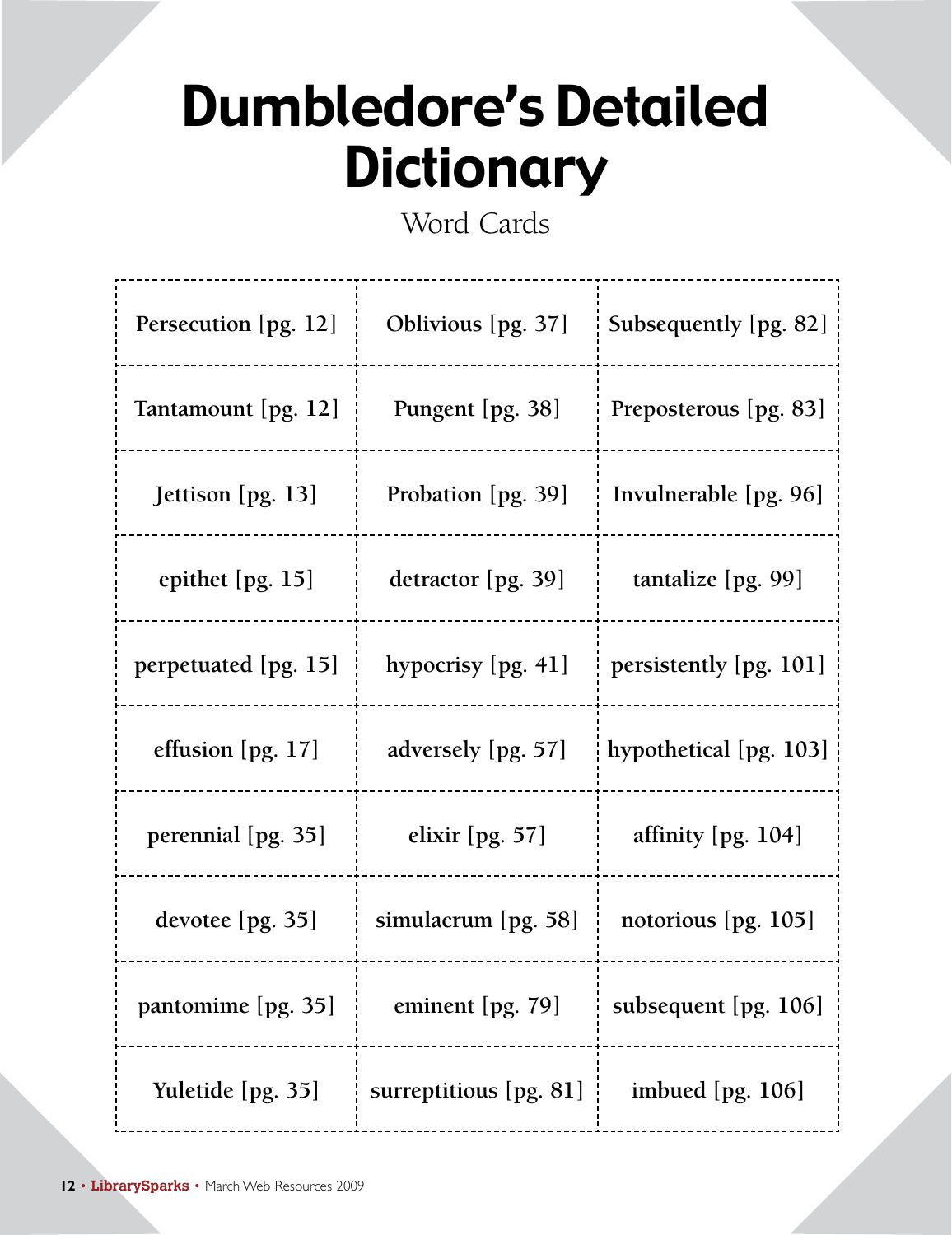# The Tales of Beedle the Bard

Interdisciplinary Extension Activities

J.K. Rowling is a gifted storyteller. The five tales in her new multi-layered book offer interesting opportunities for extension activities and interdisciplinary instruction.

**ART:** While Mary GrandPré is the artist of the colorful cover of the U.S. edition of *The Tales of Beedle the Bard,* J.K. Rowling is responsible for the pen and ink illustrations within the text. Have the students study the book's artwork and create a bookmark using one of the styles. The book's title and author's name should be incorporated into the bookmark's design.

**BIOGRAPHY:** Sometimes storytellers create characters that become so wellknown that the characters become part of our culture. Most everyone knows that Harry Potter is a boy wizard with a scar on his forehead. Fewer people know that J.K. Rowling is Joanne Rowling, the imaginative author who invented him. Have the students research the following storytellers to discover what well-know characters they have created: Aesop, Hans Christian Andersen, L. Frank Baum, Lewis Carroll, Roald Dahl, Charles Dickens, Wilhelm and Jacob Grimm, Beatrix Potter, A. A. Milne, Theodor Geisel, Jonathan Swift, Robert Louis Stevenson, Mark Twain, and H. G. Wells. (See the "Famous Fictional Characters" bonus worksheet, which can be used as either an introduction or follow-up activity. Answers: 1. J, 2. D, 3. G, 4. L, 5. K, 6. B, 7. F, 8. H, 9. C, 10. A, 11. E, 12. I)

**CREATIVE WRITING:** In his commentary following "The Tale of Three Brothers", Professor Dumbledore states that his younger brother Aberforth preferred the story "Grumble the Grubby Goat." This tale is not included in *The Tales of Beedle the Bard.* In fact, J.K. Rowling may not have written it. Encourage the students to write a fable based on the character "Grumble the Grubby Goat." Remind them that a fable is a short tale, which usually includes talking animals and a moral or lesson.

**DRAMA:** "Babbitty Rabbitty and Her Cackling Stump" would be an excellent tale to dramatize. Assign the roles of the Foolish King, the Charlatan, Babbitty, and the Captain of the Brigade. They are to pantomime their parts as the story is read aloud. The rest of the class can be the Brigade of Witch Hunters, the black hounds, and the Lords and Ladies. They are to holler **"Get them!"** every time they hear the word **Witch Hunter** read, **bark** every time they hear **hounds,** and shout **"Ha-Ha"** when the phrase **Lords and Ladies** is mentioned in the story.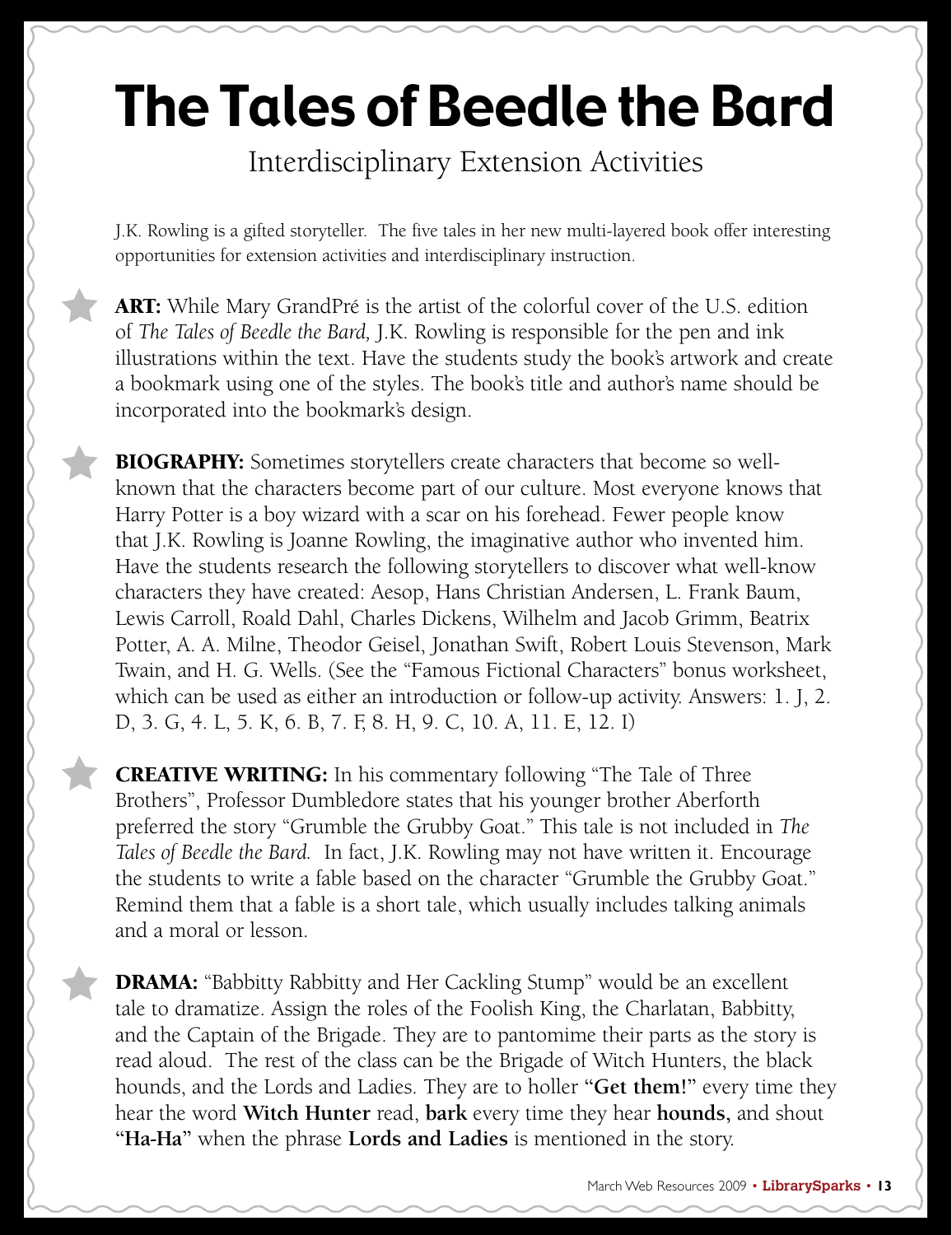# The Tales of Beedle the Bard

Interdisciplinary Extension Activities

**EXPOSITORY WRITING:** Expository writing is writing that is used to explain, describe or inform. Professor Dumbledore is assuming that the reader has little prior knowledge concerning the five tales featured in the book when he writes his commentaries. These commentaries discuss the history and possible meaning of each tale. The professor explains the significance of some of the objects in the stories and what they might actually represent. He also makes fun of authors who "sugar coat" folk tales so as not to upset young readers. Read the commentary for "The Wizard and the Hopping Pot" (pages 11-19) to the students. Then instruct the students to choose an unfamiliar folk tale from the library's collection, read it, and write a commentary on what the think the tale might mean. Encourage pretend knowledge and pretentious remarks.

**LITERATURE:** In Professor Dumbledore's commentary following "The Fountain of Fair Fortune" he notes that Lucius Malfoy wrote a letter demanding that this book be removed from Hogwarts' library. (His demand was not met.) This is rather humorous because many of the Harry Potter books have also been challenged. Either have students research the history of banned and challenged books, or show them some examples of books that have been banned. Then conduct a class discussion about why these books may have been considered inappropriate. Titles to display and discuss could include *Bridge to Terabithia* by Katherine Paterson, *The Giver* by Lois Lowry, *A Wrinkle in Time* by Madeleine L'Engle, *Blubber* by Judy Blume, *A Light in the Attic* by Shel Silverstein, and *How to Eat Fried Worms* by Thomas Rockwell.

**MUSIC:** As a class, create song lyrics based on one of Beedle the Bard's tales. Use a tune with a British flare such as "London Bridge", "Ring around the Rosie," or "My Bonnie Lies over the Ocean".

PHILANTHROPY: J.K. Rowling is the cofounder of the Children's High Level Group, an organization which helps improve the lives of abandoned children in Europe. This charity will receive the net proceeds from *The Tales of Beedle the Bard.*  Have the students research local charities, pick one they consider to have merit, and devise a way to help it achieve its goals.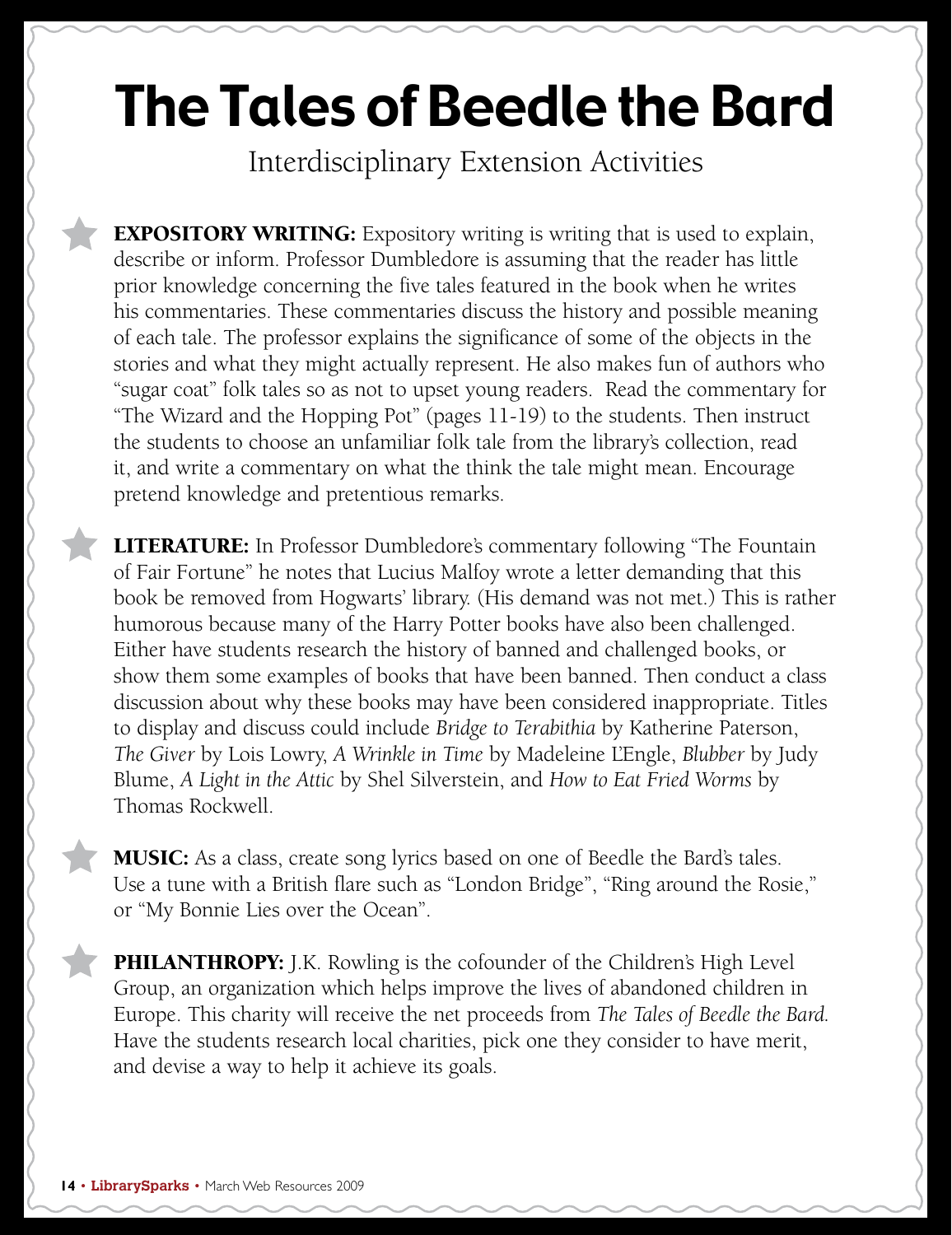# **Famous Fictional Characters**

Sometimes the characters that authors create are more recognizable than the authors themselves. Can you match the character(s) to the creator?

| 1. The Cat in the Hat         | A. Aesop                   |
|-------------------------------|----------------------------|
| 2. The Cheshire Cat           | B. Hans Christian Andersen |
| 3. Hansel and Gretel          | C. L. Frank Baum           |
| ____4. Huckleberry Fin        | D. Lewis Carroll           |
| __5. Dr. Jekyll and Mr. Hyde  | E. Roald Dahl              |
| 6. The Little Mermaid         | F. Charles Dickens         |
| ____7. Ebenezer Scrooge       | G. Wilhelm and Jacob Grimm |
| 8. Peter Rabbit               | H. Beatrix Potter          |
| 9. The Tin Woodsman           | I. A.A. Milne              |
| 10. The Tortoise and the Hare | J. Dr. Seuss               |
| 11. Willie Wonka              | K. Robert Louis Stevenson  |
| 12. Winnie the Pooh           | L. Mark Twain              |